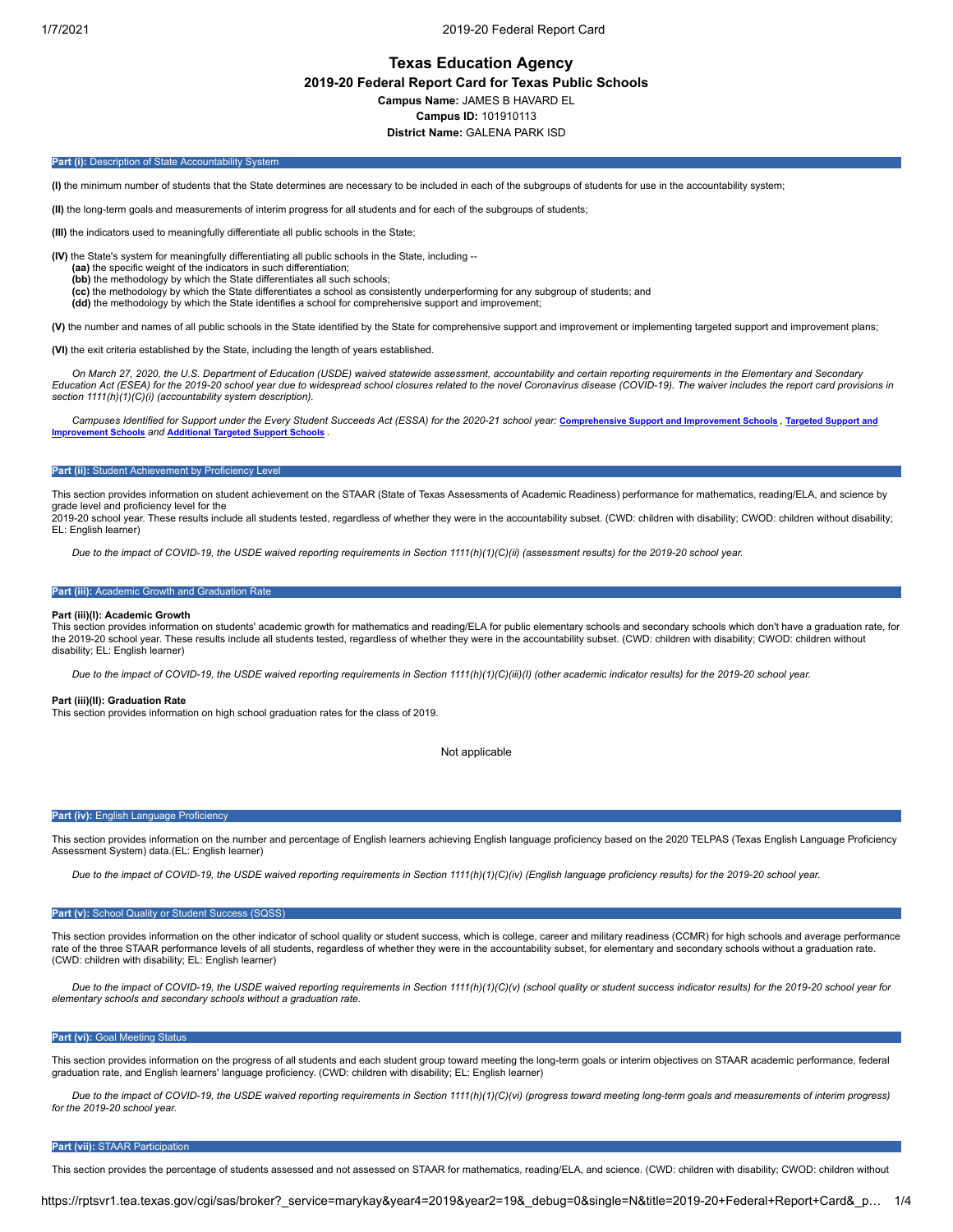disability; EL: English learner)

*Due to the impact of COVID-19, the USDE waived reporting requirements in Section 1111(h)(1)(C)(vii) (percentage of students assessed and not assessed) for the 2019-20 school year.*

# **Part (viii):** Civil Rights Data

Part (viii)(I) This section provides information from the 2017-18 Civil Right Data Collection (CRDC) surveys, submitted by school districts to the Office for Civil Rights on measures of school quality, climate, and safety, including counts of in-school suspensions, out-of-school suspensions, expulsions, school related arrests, referrals to law enforcement, chronic absenteeism<br>(including both excused and unexcuse

|                                                            |               | Total            | African                 |                            |                          | Indian or<br>Alaska |                  | Pacific          | Two or<br>More          |                          | <b>Students</b><br><b>Students</b><br>with<br><b>Disabilities</b><br>with |
|------------------------------------------------------------|---------------|------------------|-------------------------|----------------------------|--------------------------|---------------------|------------------|------------------|-------------------------|--------------------------|---------------------------------------------------------------------------|
| <b>Students Without Disabilities</b>                       |               |                  | students American       | Hispanic                   | White                    | <b>Native</b>       | Asian            | Islander         | Races                   |                          | EL Disabilities (Section 504)                                             |
| In-School Suspensions                                      |               |                  |                         |                            |                          |                     |                  |                  |                         |                          |                                                                           |
|                                                            | Male          | 20               | 9                       | 8                          | $\overline{2}$           | $\mathbf 0$         | $\mathbf 0$      | $\mathbf 0$      | $\mathbf{1}$            | $\mathbf{1}$             |                                                                           |
|                                                            | Female        | 8                | $\overline{4}$          | 3                          | $\pmb{0}$                | 0                   | 1                | $\mathbf 0$      | $\pmb{0}$               | $\mathbf{1}$             |                                                                           |
|                                                            | Total         | 28               | 13                      | 11                         | $\overline{2}$           | 0                   | $\mathbf{1}$     | 0                | $\overline{1}$          | $\overline{2}$           |                                                                           |
| Out-of-School Suspensions                                  |               |                  |                         |                            |                          |                     |                  |                  |                         |                          |                                                                           |
|                                                            | Male          | $\overline{7}$   | 5                       | -1                         | $\mathbf 0$              | 0                   | $\mathbf 0$      | 0                | 1                       | $\mathbf 0$              |                                                                           |
|                                                            | Female        | 1                | $\mathbf 0$             | $\mathbf{1}$               | $\mathbf 0$              | 0                   | $\mathbf 0$      | $\mathbf 0$      | 0                       | $\mathbf 0$              |                                                                           |
|                                                            | Total         | 8                | 5                       | $\overline{c}$             | $\pmb{0}$                | 0                   | 0                | 0                | 1                       | $\pmb{0}$                |                                                                           |
| Expulsions<br><b>With Educational Services</b>             | Male          | 0                | $\mathbf 0$             | $\mathbf 0$                | $\pmb{0}$                | 0                   | $\mathbf 0$      | $\mathbf 0$      | $\mathbf 0$             | 0                        |                                                                           |
|                                                            | Female        | 0                | 0                       | $\mathsf 0$                | $\pmb{0}$                | 0                   | 0                | $\mathbf 0$      | 0                       | $\pmb{0}$                |                                                                           |
|                                                            | Total         | 0                | $\mathbf 0$             | $\mathbf 0$                | $\pmb{0}$                | 0                   | $\mathbf 0$      | $\mathbf 0$      | $\Omega$                | $\pmb{0}$                |                                                                           |
| <b>Without Educational Services</b>                        | Male          | $\mathbf 0$      | $\mathbf 0$             | $\mathbf 0$                | $\pmb{0}$                | 0                   | $\mathbf 0$      | $\mathbf 0$      | $\mathbf 0$             | $\pmb{0}$                |                                                                           |
|                                                            | Female        | $\mathbf 0$      | $\mathbf 0$             | $\mathbf 0$                | $\mathbf 0$              | 0                   | $\mathbf 0$      | 0                | $\mathbf 0$             | $\mathbf 0$              |                                                                           |
|                                                            | Total         | $\mathbf 0$      | $\mathbf 0$             | $\mathbf 0$                | $\mathbf 0$              | 0                   | $\mathbf 0$      | $\mathbf 0$      | $\Omega$                | $\mathbf 0$              |                                                                           |
| Under Zero Tolerance Policies                              | Male          | $\mathbf 0$      | $\pmb{0}$               | $\mathbf 0$                | $\mathbf 0$              | 0                   | $\mathbf 0$      | 0                | $\mathbf 0$             | $\pmb{0}$                |                                                                           |
|                                                            | Female        | $\mathbf 0$      | $\mathbf 0$             | $\mathbf 0$                | $\mathbf 0$              | 0                   | $\mathbf 0$      | $\Omega$         | $\Omega$                | $\mathbf 0$              |                                                                           |
| School-Related Arrests                                     | Total         | 0                | 0                       | $\mathsf 0$                | $\pmb{0}$                | 0                   | 0                | 0                | $\Omega$                | $\pmb{0}$                |                                                                           |
|                                                            | Male          | 0                | 0                       | $\mathbf 0$                | $\pmb{0}$                | 0                   | $\mathbf 0$      | 0                | $\pmb{0}$               | $\pmb{0}$                |                                                                           |
|                                                            | Female        | 0                | 0                       | $\mathsf 0$                | $\pmb{0}$                | 0                   | 0                | 0                | $\pmb{0}$               | $\pmb{0}$                |                                                                           |
|                                                            | Total         | $\mathbf 0$      | $\mathbf 0$             | $\mathbf 0$                | $\mathbf 0$              | 0                   | $\mathbf 0$      | $\mathbf 0$      | $\mathbf 0$             | $\mathbf 0$              |                                                                           |
| Referrals to Law Enforcement                               |               |                  |                         |                            |                          |                     |                  |                  |                         |                          |                                                                           |
|                                                            | Male          | $\pmb{0}$        | $\mathbf 0$             | $\mathbf 0$                | $\pmb{0}$                | 0                   | $\pmb{0}$        | $\mathbf 0$      | $\mathbf 0$             | $\pmb{0}$                |                                                                           |
|                                                            | Female        | $\pmb{0}$        | 0                       | $\pmb{0}$                  | $\pmb{0}$                | 0                   | 0                | 0                | $\mathbf 0$             | $\pmb{0}$                |                                                                           |
|                                                            | Total         | 0                | 0                       | $\mathbf 0$                | $\pmb{0}$                | 0                   | 0                | 0                | $\mathbf 0$             | $\mathbf 0$              |                                                                           |
| <b>Students With Disabilities</b><br>In-School Suspensions |               |                  |                         |                            |                          |                     |                  |                  |                         |                          |                                                                           |
|                                                            | Male          | 3                | $\overline{\mathbf{c}}$ | $\mathbf{1}$               | $\pmb{0}$                | 0                   | 0                | 0                | $\mathbf 0$             | 1                        | 3                                                                         |
|                                                            | Female        | 0                | 0                       | $\pmb{0}$                  | $\pmb{0}$                | 0                   | 0                | 0                | $\mathbf 0$             | $\pmb{0}$                | $\mathbf 0$                                                               |
|                                                            | Total         | 3                | $\overline{2}$          | $\mathbf{1}$               | $\pmb{0}$                | 0                   | 0                | 0                | $\mathbf 0$             | $\mathbf{1}$             | 3                                                                         |
| Out-of-School Suspensions                                  | Male          | $\pmb{0}$        | $\mathbf 0$             | $\mathbf 0$                | $\pmb{0}$                | 0                   | $\pmb{0}$        | $\mathbf 0$      | $\mathbf 0$             | $\pmb{0}$                | $\mathbf 0$                                                               |
|                                                            | Female        | 0                | 0                       | $\mathsf 0$                | $\pmb{0}$                | 0                   | 0                | 0                | $\mathbf 0$             | $\pmb{0}$                | $\mathbf 0$                                                               |
|                                                            | Total         | $\mathbf 0$      | $\mathbf 0$             | $\mathbf 0$                | $\mathbf 0$              | 0                   | $\mathbf 0$      | $\mathbf 0$      | $\Omega$                | $\mathbf 0$              | $\mathbf 0$                                                               |
| Expulsions                                                 |               |                  |                         |                            |                          |                     |                  |                  |                         |                          |                                                                           |
| <b>With Educational Services</b>                           | Male          | $\mathbf 0$      | $\mathbf 0$             | $\mathbf 0$                | $\mathbf 0$              | 0                   | $\mathbf 0$      | $\mathbf 0$      | $\mathbf 0$             | $\pmb{0}$                | $\mathbf 0$                                                               |
|                                                            | Female        | $\mathbf 0$      | $\mathbf 0$             | $\mathbf 0$                | $\mathbf 0$              | 0                   | $\Omega$         | $\Omega$         | 0                       | $\mathbf 0$              | $\mathbf 0$                                                               |
|                                                            | Total         | 0                | 0                       | $\mathbf 0$                | $\pmb{0}$                | 0                   | 0                | 0                | 0                       | $\pmb{0}$                | $\mathbf 0$                                                               |
| <b>Without Educational Services</b>                        | Male          | $\mathbf 0$      | 0                       | $\mathbf 0$                | $\pmb{0}$                | 0                   | 0                | 0                | $\mathbf 0$             | $\mathbf 0$              | $\mathbf 0$                                                               |
|                                                            | Female        | $\pmb{0}$        | 0                       | $\mathbf 0$                | $\pmb{0}$                | 0                   | 0                | 0                | $\Omega$                | $\pmb{0}$                | $\mathbf 0$                                                               |
| Under Zero Tolerance Policies                              | Total<br>Male | 0<br>$\mathbf 0$ | 0<br>$\mathbf 0$        | $\mathbf 0$<br>$\mathbf 0$ | $\pmb{0}$<br>$\mathbf 0$ | 0<br>0              | 0<br>$\mathbf 0$ | $\mathbf 0$<br>0 | $\Omega$<br>$\mathbf 0$ | $\pmb{0}$<br>$\mathbf 0$ | $\mathbf 0$<br>$\mathbf 0$                                                |
|                                                            | Female        | $\mathbf 0$      | $\mathbf 0$             | $\mathbf 0$                | $\pmb{0}$                | $\mathbf 0$         | $\mathbf 0$      | 0                | $\mathbf 0$             | $\mathbf 0$              | $\mathbf 0$                                                               |
|                                                            | Total         | $\mathbf 0$      | $\mathbf 0$             | $\mathbf 0$                | $\mathbf 0$              | 0                   | $\mathbf 0$      | $\mathbf 0$      | $\mathbf 0$             | $\mathbf 0$              | $\mathbf 0$                                                               |
| <b>School-Related Arrests</b>                              |               |                  |                         |                            |                          |                     |                  |                  |                         |                          |                                                                           |
|                                                            | Male          | 0                | 0                       | $\mathbf 0$                | $\pmb{0}$                | 0                   | $\mathbf 0$      | 0                | 0                       | $\pmb{0}$                | 0                                                                         |
|                                                            | Female        | 0                | $\Omega$                | $\mathbf 0$                | 0                        | 0                   | $\Omega$         | $\Omega$         | $\Omega$                | $\mathbf 0$              | 0                                                                         |
|                                                            | Total         | $\mathbf 0$      | $\mathbf 0$             | $\mathbf 0$                | $\mathbf 0$              | $\mathbf 0$         | $\mathbf 0$      | 0                | $\Omega$                | $\mathbf 0$              | $\mathbf 0$                                                               |
| Referrals to Law Enforcement                               |               |                  |                         |                            |                          |                     |                  |                  |                         |                          |                                                                           |
|                                                            | Male          | $\pmb{0}$        | 0                       | $\mathbf 0$                | $\pmb{0}$                | 0                   | $\mathbf 0$      | 0                | $\pmb{0}$               | $\pmb{0}$                | 0                                                                         |
|                                                            | Female        | 0                | 0                       | $\pmb{0}$                  | $\pmb{0}$                | 0                   | 0                | 0                | 0                       | $\pmb{0}$                | 0                                                                         |
| <b>All Students</b>                                        | Total         | $\mathbf 0$      | $\mathbf 0$             | $\mathbf 0$                | $\mathbf 0$              | $\mathbf 0$         | $\mathbf 0$      | 0                | $\mathbf 0$             | $\mathbf 0$              | 0                                                                         |
| Chronic Absenteeism                                        |               |                  |                         |                            |                          |                     |                  |                  |                         |                          |                                                                           |
|                                                            | Male          | 16               | 5                       | 8                          | 3                        | -8                  | -8               | -8               | -8                      | $\overline{2}$           | $\overline{2}$<br>-8                                                      |
|                                                            | Female        | $\overline{7}$   | $\mathbf{1}$            | 6                          | -8                       | -8                  | -8               | -8               | -8                      | $\mathbf{1}$             | -8<br>$\mathbf{1}$                                                        |
|                                                            | Total         | 23               | 6                       | 14                         | 3                        | -8                  | -8               | -8               | -8                      | 3                        | 3<br>-8                                                                   |

| Incidents of Violence                                                                                                                    |     |
|------------------------------------------------------------------------------------------------------------------------------------------|-----|
| Incidents of rape or attempted rape                                                                                                      |     |
| Incidents of sexual assault (other than rape)                                                                                            |     |
| Incidents of robbery with a weapon                                                                                                       |     |
| Incidents of robbery with a firearm or explosive device                                                                                  |     |
| Incidents of robbery without a weapon                                                                                                    |     |
| Incidents of physical attack or fight with a weapon                                                                                      |     |
| Incidents of physical attack or fight with a firearm or explosive device                                                                 |     |
| Incidents of physical attack or fight without a weapon                                                                                   |     |
| Incidents of threats of physical attack with a weapon                                                                                    |     |
| Incidents of threats of physical attack with a firearm or explosive device                                                               |     |
| Incidents of threats of physical attack without a weapon                                                                                 |     |
| Incidents of possession of a firearm or explosive device                                                                                 |     |
| Allegations of Harassment or bullying                                                                                                    |     |
| On the basis of sex                                                                                                                      |     |
| On the basis of race                                                                                                                     |     |
| On the basis of disability                                                                                                               |     |
| On the basis of sexual orientation                                                                                                       |     |
| https://rptsvr1.tea.texas.gov/cgi/sas/broker? service=marykay&year4=2019&year2=19& debug=0&single=N&title=2019-20+Federal+Report+Card& p | 2/4 |

**Total**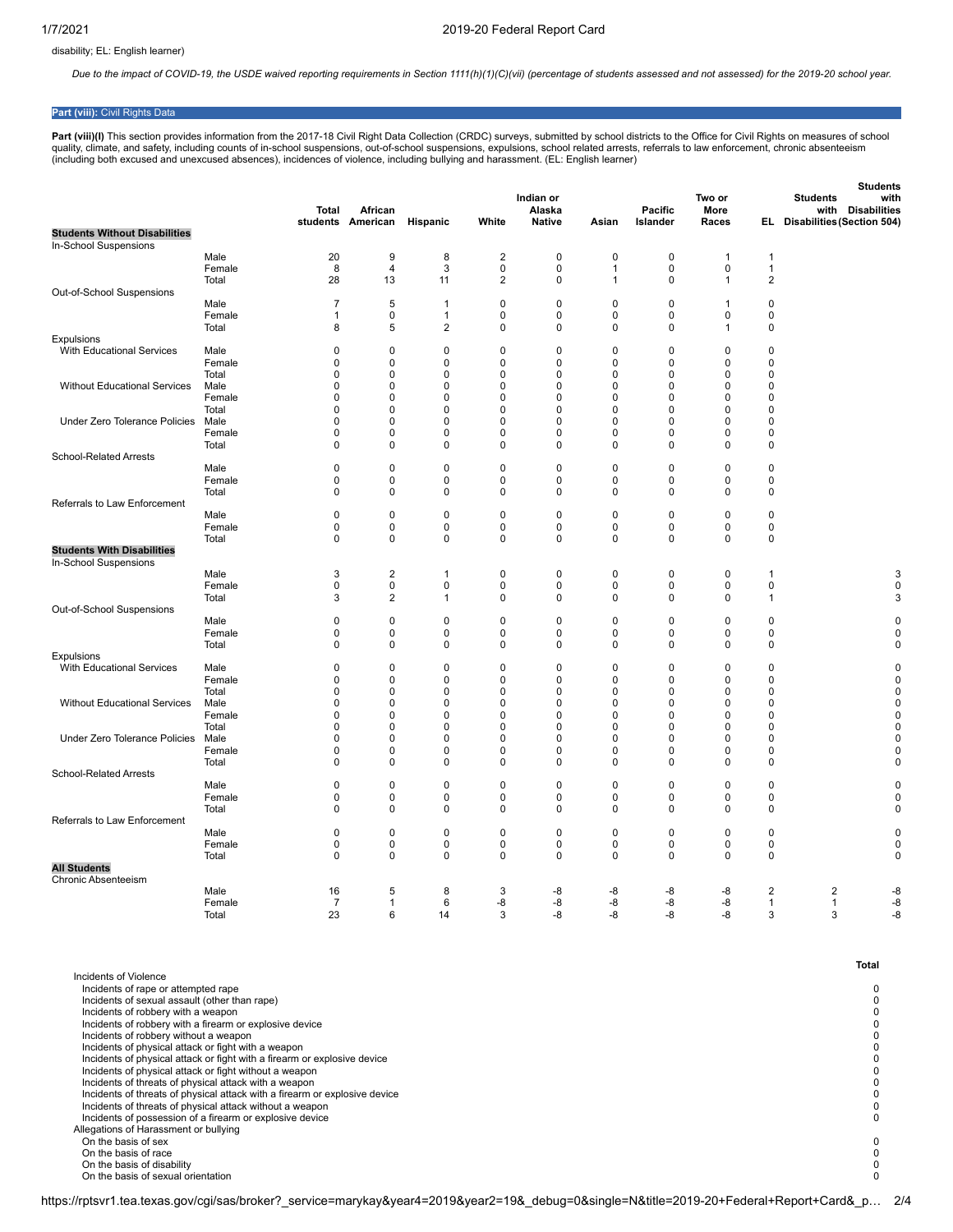Part (viii)(II) This section provides information from the 2017-18 Civil Right Data Collection (CRDC) surveys, submitted by school districts to the Office for Civil Rights, on the number of students enrolled in preschool programs and accelerated coursework to earn postsecondary credit while still in high school.

|                                      |        | Total<br>students | African<br>American | Hispanic | White    | Indian or<br>Alaska<br><b>Native</b> | Asian | Pacific<br><b>Islander</b> | Two or<br>More<br>Races | EL. | <b>Students</b><br>with<br><b>Disabilities</b> |
|--------------------------------------|--------|-------------------|---------------------|----------|----------|--------------------------------------|-------|----------------------------|-------------------------|-----|------------------------------------------------|
| Preschool Programs                   |        |                   |                     |          |          |                                      |       |                            |                         |     |                                                |
|                                      | Male   | 21                | 0                   | 21       | 0        | $\Omega$                             | 0     | ŋ                          | 0                       | 11  |                                                |
|                                      | Female | 18                | $\sim$              | 15       | $\Omega$ |                                      |       |                            |                         | 10  |                                                |
|                                      | Total  | 39                | $\sim$              | 36       | $\Omega$ |                                      |       | 0                          | $\Omega$                | 21  |                                                |
| <b>Accelerated Coursework</b>        |        |                   |                     |          |          |                                      |       |                            |                         |     |                                                |
| <b>Advanced Placement Courses</b>    | Male   | -9                | $-9$                | -9       | -9       | -9                                   | -9    | -9                         | -9                      | -9  | -9                                             |
|                                      | Female | -9                | $-9$                | -9       | -9       | -9                                   | -9    | -9                         | -9                      | -9  | -9                                             |
|                                      | Total  | -9                | $-9$                | -9       | -9       | -9                                   | -9    | -9                         | -9                      | -9  | -9                                             |
| International Baccalaureate Courses  | Male   | -9                | $-9$                | -9       | -9       | -9                                   | -9    | -9                         | -9                      | -9  | -9                                             |
|                                      | Female | -9                | $-9$                | -9       | -9       | -9                                   | -9    | -9                         | -9                      | -9  | -9                                             |
|                                      | Total  | -9                | $-9$                | -9       | -9       | -9                                   | -9    | -9                         | $-9$                    | -9  | -9                                             |
| Dual Enrollment/Dual Credit Programs | Male   | -9                | $-9$                | -9       | -9       | -9                                   | -9    | -9                         | $-9$                    | -9  | -9                                             |
|                                      | Female | -9                | $-9$                | -9       | -9       | -9                                   | -9    | -9                         | $-9$                    | -9  | -9                                             |
|                                      | Total  | -9                | -9                  | -9       | -9       | $-9$                                 | -9    | -9                         | $-9$                    | -9  | -9                                             |

'-' Indicates there are no data available in the group.

'-3' Indicates skip logic failure.<br>'-8' Indicates EDFacts missing

'-8' Indicates EDFacts missing data<br>'-9' Indicates not applicable / skippe

'-9' Indicates not applicable / skipped.<br>'-11' Indicates suppressed data

Indicates suppressed data. Blank cell indicates the student group is not applicable to this report.

### **Part (ix): Teacher Quality Data**

This section provides information on the professional qualifications of teachers, including information disaggregated by high- and low-poverty schools on the number and percentage of (I) inexperienced teacher, principals, and other school leaders; (II) teachers teaching with emergency or provisional credentials; and (III) teachers who are not teaching in the subject or field for which the teacher is certified or licensed.

|                                                                                                        | <b>All School</b>    |                  |
|--------------------------------------------------------------------------------------------------------|----------------------|------------------|
| Inexperienced Teachers, Principals, and Other School Leaders                                           | <b>Number</b><br>9.6 | Percent<br>21 7% |
| Teachers Teaching with Emergency or Provisional Credentials                                            | 4.0                  | 9.5%             |
|                                                                                                        |                      |                  |
| Teacher Who Are Not Teaching in the Subject or Field for Which<br>the Teacher is Certified or Licensed | 5.6                  | 13 2%            |
|                                                                                                        |                      |                  |

'-' Indicates there are no data available in the group.

Blank cell indicates data are not applicable to this report.

# Part (x): Per-Pupil Expenditure

This section provides information on the per-pupil expenditures of federal, state, and local funds, including actual personnel expenditures and actual non-personnel expenditures, disaggregated by source of funds, for each school district and campus for the 2019-20 fiscal year.

*To be updated by June 30th, 2021.*

# **Part (xi):** STAAR Alternate 2 Participation

This section provides information on the number and percentage of students with the most significant cognitive disabilities who take STAAR Alternate 2, by grade and subject for the 2019-20 school year.

*Due to the impact of COVID-19, the USDE waived reporting requirements in Section 1111(h)(1)(C)(xi) (number and percentage of students with the most significant cognitive disabilities taking an alternate assessment) for the 2019-20 school year.*

# Part (xii): Statewide National Assessment of Educational Progress (NAEP)

This section provides results on the state academic assessments in reading and mathematics in grades 4 and 8 of the 2019 National Assessment of Educational Progress, compared to the national average of such results.

# **State Level: 2019 Percentages at NAEP Achievement Levels**

|         |                |                            |    | % Below Basic |    | % At or Above Basic |    | % At or Above Proficient |    | % At Advanced |
|---------|----------------|----------------------------|----|---------------|----|---------------------|----|--------------------------|----|---------------|
| Grade   | <b>Subject</b> | <b>Student Group</b>       | ТX | US            | ТX | US                  | TX | US                       | ТX | US            |
| Grade 4 | Reading        | Overall                    | 39 | 34            | 61 | 66                  | 30 | 35                       |    |               |
|         |                | <b>Black</b>               | 52 | 52            | 48 | 48                  | 16 | 18                       |    |               |
|         |                | Hispanic                   | 48 | 45            | 52 | 55                  | 21 | 23                       |    |               |
|         |                | White                      | 22 | 23            | 78 | 77                  | 48 | 45                       | 12 | 12            |
|         |                | American Indian            |    | 50            |    | 50                  |    | 19                       |    |               |
|         |                | Asian                      |    | 18            | 89 | 82                  | 65 | 57                       | 25 | 22            |
|         |                | Pacific Islander           |    | 42            |    | 58                  |    | 25                       |    |               |
|         |                | Two or More Races          | 26 | 28            | 74 | 72                  | 38 | 40                       | 6  |               |
|         |                | Econ Disadv                | 50 | 47            | 50 | 53                  | 19 | 21                       |    |               |
|         |                | Students with Disabilities | 79 | 73            | 21 | 27                  | 8  | 10                       |    |               |
|         |                | English Language Learners  | 61 | 65            | 39 | 35                  | 12 | 10                       | 2  |               |
|         | Mathematics    | Overall                    | 16 | 19            | 84 | 81                  | 44 | 41                       |    |               |